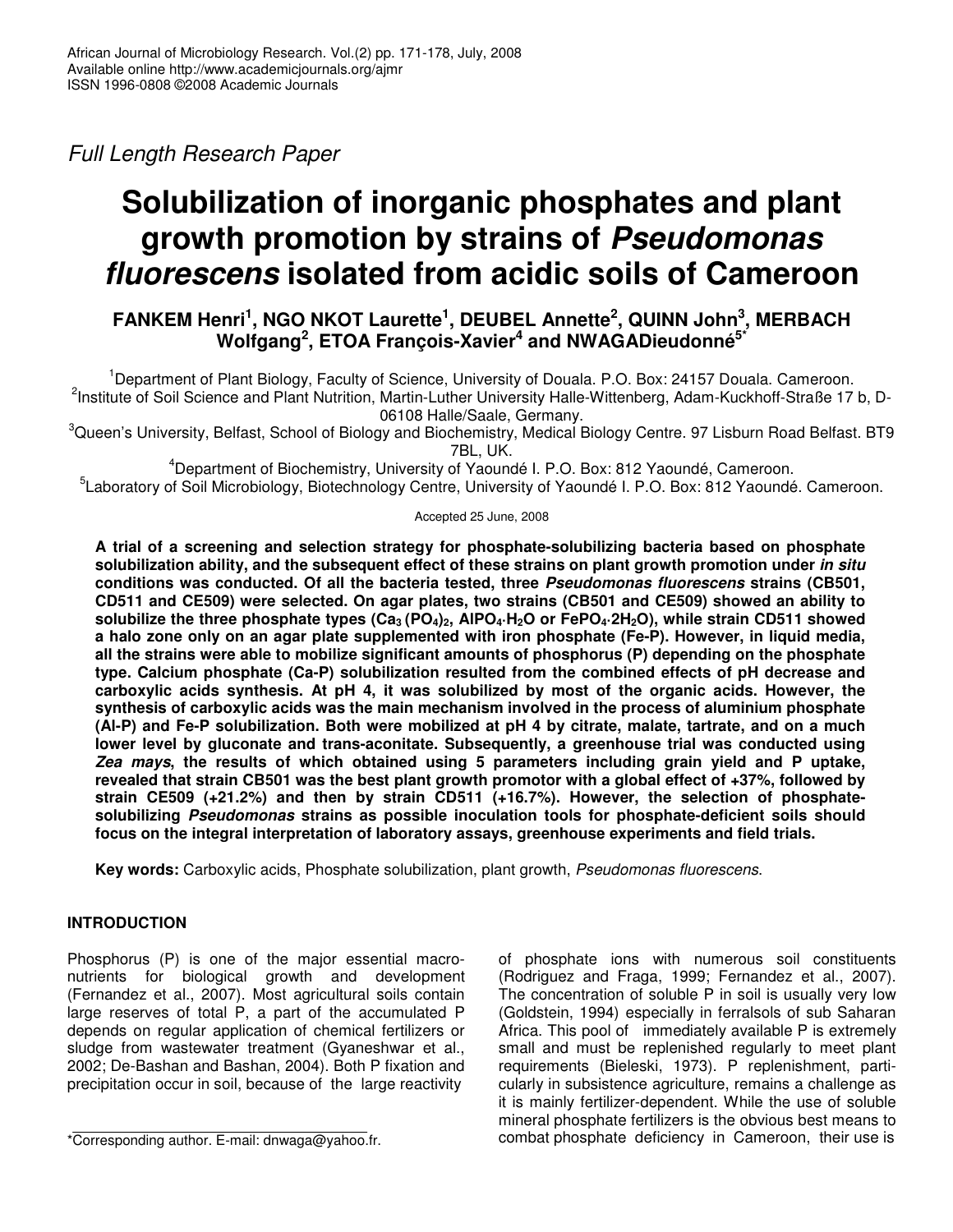| <b>Provinces</b> | Location      | <b>Strains</b> | рH   | Total P*             | <b>Available P</b> |               |               | Fe'    | $Al^*$ | Ca'  | $\boldsymbol{V}$ | Available P / Total P(%) |
|------------------|---------------|----------------|------|----------------------|--------------------|---------------|---------------|--------|--------|------|------------------|--------------------------|
|                  |               |                |      | (mg·kg <sup>-1</sup> |                    | Total $N(\%)$ | Total C $(%)$ | (mg·kg |        |      |                  |                          |
| Centre           | <b>Bokito</b> | CB501          | 4.72 | 140                  | 8.30               | $0.08\,$      | .19           | 1530   | 13390  | 0.42 | 0.61             | 5.9                      |
|                  | Douala        | CD51           | 4.51 | 210                  | 49.90              | 0.10          | .16           | 8070   | 9930   | 0.48 | 0.39             | 23.8                     |
| Littoral         | Edea          | CE509          | 4.06 | 170                  | 4.45               | 0.21          | 2.69          | 21270  | 3350   | 0.49 | 0.22             | 2.6                      |

Table 1. Soils chemical analysis of the investigated areas in Cameroon. The locations consists of oxisoils with poor total phosphorus (ranging from 140 - 210 mg·kg<sup>-1</sup>) and very low availability as <sup>a</sup> result of high iron and aluminium contents. In general soils are acidic (pH 4 - 5).

All data are mean of two replications; \* aqua regia extract.

use is always limited by their high cost to the farmers. Interest has been focused on the inoculation of phosphate-solubilizing microorganisms into the soil so as to increase the availability of native, fixed P and to reduce the use of fertilizers (Illmer and Schinner, 1992). In particular, soil microorganisms are effective in releasing P from organic pools of total soil P by mineralization (Abd-Alla, 1994; Bishop et al., 1994) and from inorganic complexes through solubilization (Kucey et al., 1989; Richardson, 1994). Phosphate solubilization occurs by carboxylic acids synthesized and release by microorganisms; this released also decreases pH (Puente et al., 2004; Rodriguez et al., 2006).

Fluorescent *Pseudomonas* spp. are prevalent in the rhizosphere of plants (Lambert et al., 1987; Lamanceau et al., 1995). Certain members of this group are called plant growth-promoting rhizobacteria (Schroth and Hancock, 1982) because they are able to promote plant growth through solubilization of inorganic phosphates present in soil and through protection of plants against diseases caused by phytopathogenic fungi (Thomashow and Weller, 1988). *Pseudomonas* spp. have been shown to be well adapted for growth and able to compete effectively for sites in the rhizosphere where nutrients are available (Bowen and Rovira, 1976; Kloepper et al., 1991). According to Dileep Kumar (1998), seed bacterization with these plant

growth-promoting rhizobacteria for disease suppression and increased plant growth and yield is fast emerging as <sup>a</sup> potential field in plant biotechnology

The objective of the present study was to assess the efficiency of three *Pseudomonas fluorescens* strains in solubilizing sparingly soluble phosphates in laboratory media and by monitoring maize plant growth under greenhouse-limiting conditions.

#### **MATERIALS AND METHODS**

#### **Isolation, purification and identification of microorganisms**

Microorganisms were obtained from soil and root fragment samples collected in oil palm rhizospheres located in two agro-ecological zones of Cameroon, and representing as far as possible various levels of acidity, aluminium and iron toxicity. The areas investigated consist of three oxisoils with characteristics described in Table 1.

Soil samples were suspended in sterile distilled water, while root samples were macerated in sterile 0.85% NaCl solution. In both cases, serial decimal dilutions of the homogenate were prepared, individually plated on modified Bunt and Rovira agar medium (Fankem et al., 2006) and left to incubate three days at 28 - 30°C. Colonies surrounded with <sup>a</sup> halo zone were purified and kept at 4°C until use.

Purity testing was performed on agar plates containing nutrient agar with one of three sparingly soluble phosphates  $(Ca_3$   $(PO_4)_2$ ,  $AlPO_4·H_2O$ ,  $FePO_4·2H_2O$ ) plus

0.5% Bromo-Cresol-Green as dye for better observation. Plates were inoculated with <sup>a</sup> 10 µl microbial suspension consisting of approximately 1 to 2  $\times$  10<sup>7</sup> colony forming units (CFU) $\cdot$ ml<sup>-1</sup> and left to incubate for five days at 28 – 30°C. The diameter of the colony (*n*) and that of the halo zone (*z*) were measured and the ratio *z/n* evaluated. Bacterial strains were identified by amplification of the 16S ribosomal DNA from pure microbial isolates, followed by partial sequencing of the amplicon (Fankem et al., 2006).

#### **Effect of pH and carboxylic acids on phosphate solubilization**

An *in vitro* test was carried out to assess the P-mobilizing effect of pH, as well as the P-mobilizing effect of the identified carboxylic acids. Phosphorus was extracted with various HCl concentrations (0 - 20 mM) or NaOH (0 - 0.5 mM), or various concentrations of important carboxylic acids (0 - 10 mM). In the last case, the pH was adjusted to 4, as well as 7 to determine anion effect without acidification. The extraction was made by mixing 100 mg of either Ca-P, or Al-P or Fe-P in 30 ml of solution and stirring the mixture for 90 min at 150 rpm·min<sup>-1</sup>. For each extraction, duplicate flasks were used. The pH of the medium was measured before and after the experiment. At the end of the incubation period, the solution was centrifuged at 6000  $\times$   $g$ , and the soluble phosphate in solution was measured (Murphy and Riley 1962), as described above.

#### **Greenhouse trials with phosphate-solubilizing** *Pseudomonas fluorescens* **strains**

Greenhouse experiments were carried out in plastic pots filled with <sup>a</sup> mixture of sterilized soil (pH, 4.89; total P,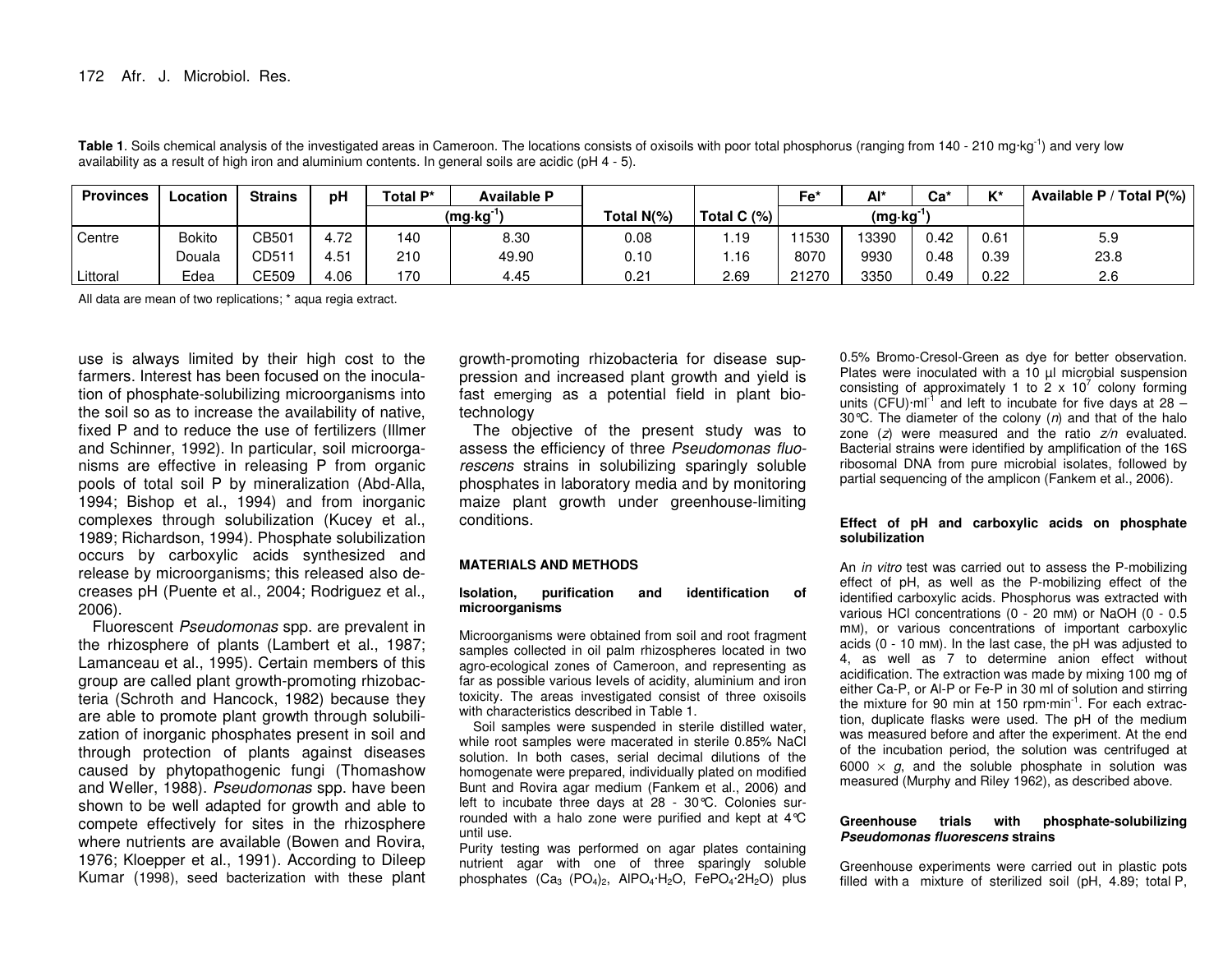| <b>Strains</b> | Nutrient Agar with $Ca_3(PO_4)_2$ |       |      | Nutrient Agar with $AIPO4 \cdot H2O$ |       |      | Nutrient Agar with $FePO4$ -2H <sub>2</sub> O | Rating |      |     |
|----------------|-----------------------------------|-------|------|--------------------------------------|-------|------|-----------------------------------------------|--------|------|-----|
|                | $z$ (mm)                          | n(mm) | z/n  | $z$ (mm)                             | n(mm) | z/n  | $z$ (mm)                                      | n(mm)  | z/n  |     |
| CB501          | 21.63                             | 13.00 | .66  | 20.00                                | 15.00 | 1.33 | 19.38                                         | 10.44  | 1.87 | abc |
| CD511          | 0.00                              | 24.88 |      | 0.00                                 | 17.75 |      | 24.00                                         | 15.63  | 1.54 |     |
| CE509          | 29.75                             | 12.75 | 2.33 | 17.63                                | 10.38 | 70،، | 23.50                                         | 12.38  | .90  | abc |

**Table 2.** Halo zone response of *P. fluorescens* strains on agar plates containing sparingly soluble phosphate types.

Data are means of two replications. Note:  $z =$  diameter of halo zone, n = diameter of colony. Rating: a = solubilization of Ca<sub>3</sub>(PO<sub>4</sub>)<sub>2</sub>, b = solubilization of AlPO<sub>4</sub>·H<sub>2</sub>O, c = solubilization of FePO<sub>4</sub>·2H<sub>2</sub>O.

**Table 3.** Phosphate solubilization activity and pH variation in liquid media amended with the three phosphate types recorded seven days after inoculation**.**

| <b>Strains</b> |                              | Media supplemented with $Ca3(PO4)2$ |                              |           | Media supplemented with AIPO <sub>4</sub> H <sub>2</sub> O   Media supplemented with FePO <sub>4</sub> 2H <sub>2</sub> O |           |  |
|----------------|------------------------------|-------------------------------------|------------------------------|-----------|--------------------------------------------------------------------------------------------------------------------------|-----------|--|
|                | Solved Pi mg I <sup>-1</sup> | pH value                            | Solved Pi mg I <sup>-1</sup> | pH value  | Solved Pi mg I <sup>-1</sup>                                                                                             | pH value  |  |
| Control        | 15.29 a                      | $6.27*$                             | 29.88 a                      | $7.06*$   | 29.73 a                                                                                                                  | $6.72*$   |  |
| CB501          | 99.80c                       | $5.00***$                           | 37.88 b                      | $4.02***$ | 44.65 b                                                                                                                  | $4.32***$ |  |
| CD511          | 59.46 b                      | $5.40**$                            | 92.15d                       | $5.11***$ | 47.59 c                                                                                                                  | $4.92**$  |  |
| CE509          | 58.56 b                      | $4.87***$                           | 56.94 c                      | $4.69***$ | 51.01 d                                                                                                                  | $5.02**$  |  |

Note: Data are means from experiments performed in triplicate. For each phosphate source, data followed by different letters or stars are significantly different ( $p$  < 0.05) according to ANOVA test performed with SPSS 10.1 Software.

337.44 mg·kg<sup>-1</sup>; Bray P, 22.99 mg·kg<sup>-1</sup>, P soluble in water,0.35 mg·kg<sup>-1</sup>) and sand (3/1), at about 7 kg/pot. Sénégal rock phosphate (33 %  $P_2O_5$ ) was added to the soil before cultivation at 0.3 g·kg<sup>-1</sup>soil. Maize (Zea *mays* var. CMS8704) was selected because of its fast growth, with a short life cycle of 90-110 days. Seeds were sterilised with sodium hypochlorite (25 g·l<sup>-1</sup>), washed and kept wetted overnight to provide suitable moisture for germination. They were then sown the next day and each seed bed was inoculated with 1 ml of a two day-old microbial culture containing approximately 1 to 2  $x \cdot 10^7$  CFU $\cdot$ ml<sup>-1</sup>. Uninoculated control pots were also set up. All pots were irrigated after sowing and randomly deposited in a greenhouse subjected to ambient light and natural rainfall. In case of dryness, pots were supplied with tap water to avoid desiccation. Nitrogen was supplied in the form of a urea solution  $(33\% N)$  at 20 g·l<sup>-1</sup> after 30 and 60 days of growth. The experiment included a control without inoculation and inoculated treatments (CB501, CD511 and CE509) performed in twelve replications. Growth characteristics in terms of plant height were evaluated 67 days after planting (DAP), while parameters such as shoot dry weight, plant yield, shoot and seed P content were evaluated at 117 DAP.

#### **Statistical analysis**

Data were statistically analyzed using means comparison and ANOVA tests performed with SPSS 10.1 Software (MARKINOR, Douala, Cameroon).

#### **RESULTS**

#### **Activity of isolates on agar plates**

The data in Table 2 indicate the values of colony diameter *(n)*, that of the halo zone *(z)* and the *z/n* ratio of the different strains obtained on agar plates containing different phosphate types. The ratio *z/n* helps to evaluate the activity of strains; the higher the value of the ratio, the greater the activity of the tested strain. The activity was associated with a pH decrease of the medium, observable through the yellow zone surrounding bacterial colonies. Among the three strains tested, only *P. fluorescens* CD511 did not show a halo zone on agar plates containing Ca-P and Al-P, respectively (Table 2).

#### **Activity of** *Pseudomonas fluorescens* **strains in liquid cultures containing sparingly soluble phosphates**

Table 3 summarizes the total amounts of P released (mg  $P-I<sup>-1</sup>$ ) in liquid cultures and the final pH of the corresponding media at the end of incubation period from each *P. fluorescens* strain. The amount of P solubilized increased with time, and at the end of the incubation period (seventh day), the values obtained were significantly different from those of the control, irrespective of P source. This showed that the strains tested had effecttively converted the inorganic insoluble phosphate into a soluble form. In the media supplemented with  $Ca<sub>3</sub> (PO<sub>4</sub>)<sub>2</sub>$ , the highest amount (99.80 mg  $P-I^{-1}$ ) was obtained with strain *P. fluorescens* CB501 isolated from root fragments collected at Bokito in the centre province. In the media supplemented with  $AIPO<sub>4</sub>·H<sub>2</sub>O$ , the highest value (92.15 mg P·l -1 ) was recorded with strain *P. fluorescens* CD511 isolated from root fragments, collected at Douala in the Littoral province, while in the medium supplemented with FePO<sub>4</sub> $2H_2O$  as sole P source, the highest P release value (51.01 mg P·l<sup>-1</sup>) was obtained with strain *P. fluorescens* CE509 isolated from soil sample collected at Edea in the Littoral province. In general, the amount of phosphate solubilized decreased in the order  $Ca<sub>3</sub>$  (PO<sub>4</sub>)<sub>2</sub> >  $AIPO_4·H_2O > FePO_4·2H_2O$ . Phosphate solubilization was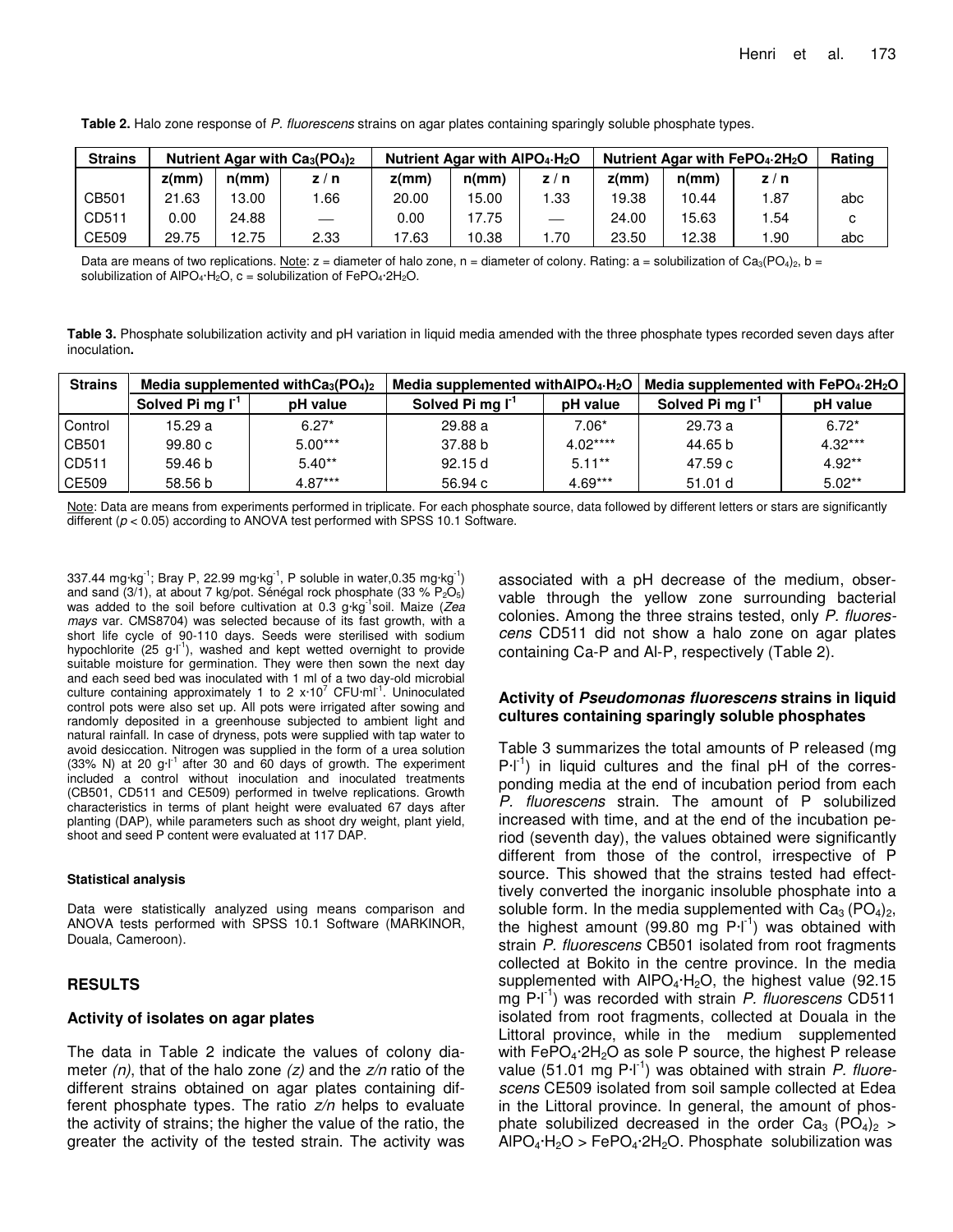|                     | $Ca3(PO4)2$              |                            | FePO <sub>4</sub> 2H <sub>2</sub> O |                            | AIPO <sub>4</sub> ·H <sub>2</sub> O |             |
|---------------------|--------------------------|----------------------------|-------------------------------------|----------------------------|-------------------------------------|-------------|
|                     | $\mu$ g·ml <sup>-1</sup> | $\mu$ mol·ml <sup>-1</sup> | $\mu$ g·ml <sup>-1</sup>            | $\mu$ mol·ml <sup>-1</sup> | $\mu$ g·ml <sup>-1</sup>            | $µmol·ml-1$ |
| <b>Strain CB501</b> |                          |                            |                                     |                            |                                     |             |
| oxalic acid         | 0.00                     | 0.00                       | 1.84                                | 0.02                       | 0.00                                | 0.00        |
| trans-aconitic acid | 25.05                    | 0.14                       | 21.75                               | 0.12                       | 23.33                               | 0.13        |
| citric acid         | 0.00                     | 0.03                       | 9.50                                | 0.05                       | 7.25                                | 0.04        |
| tartaric acid       | 0.00                     | 0.00                       | 59.42                               | 0.40                       | 0.00                                | 0.00        |
| gluconic acid       | 507.19                   | 2.59                       | 61.22                               | 0.31                       | 372.42                              | 1.90        |
| malic acid          | 101.82                   | 0.76                       | 370.38                              | 2.76                       | 198.61                              | 1.48        |
| succinic acid       | 5.18                     | 0.04                       | 53.99                               | 0.46                       | 38.92                               | 0.33        |
| fumaric acid        | 20.73                    | 0.18                       | 46.58                               | 0.40                       | 32.73                               | 0.28        |
| <b>Strain CD511</b> |                          |                            |                                     |                            |                                     |             |
| oxalic acid         | 0.66                     | 0.01                       | 0.92                                | 0.01                       | 0.00                                | 0.00        |
| trans-aconitic acid | 60.19                    | 0.35                       | 66.56                               | 0.38                       | 30.46                               | 0.17        |
| citric acid         | 45.75                    | 0.24                       | 105.57                              | 0.73                       | 20.11                               | 0.10        |
| tartaric acid       | 0.00                     | 0.00                       | 87.08                               | 0.58                       | 376.85                              | 2.51        |
| gluconic acid       | 654.57                   | 3.34                       | 139.82                              | 0.71                       | 0.00                                | 0.00        |
| xylonic acid        | 0.00                     | 0.00                       | 0.00                                | 0.00                       | 70.29                               | 0.17        |
| malic acid          | 0.00                     | 0.00                       | 78.12                               | 0.58                       | 0.00                                | 0.00        |
| succinic acid       | 0.00                     | 0.00                       | 11.66                               | 0.10                       | 16.89                               | 0.14        |
| lactic acid         | 14.91                    | 0.17                       | 0.00                                | 0.00                       | 0.00                                | 0.00        |
| fumaric acid        | 3.12                     | 0.03                       | 8.34                                | 0.07                       | 13.83                               | 0.12        |
| <b>Strain CE509</b> |                          |                            |                                     |                            |                                     |             |
| oxalic acid         | 0.00                     | 0.00                       | 1.28                                | 0.01                       | 0.00                                | 0.00        |
| trans-aconitic acid | 127.77                   | 0.73                       | 131.73                              | 0.76                       | 145.68                              | 0.84        |
| oxalacetic acid     | 3.52                     | 0.03                       | 4.53                                | 0.03                       | 7.92                                | 0.06        |
| tartaric acid       | 0.00                     | 0.00                       | 33.88                               | 0.23                       | 57.73                               | 0.38        |
| gluconic acid       | 2006.11                  | 10.23                      | 214.65                              | 1.09                       | 213.75                              | 1.09        |
| malic acid          | 23.83                    | 0.18                       | 82.43                               | 0.61                       | 35.63                               | 0.27        |
| succinic acid       | 147.43                   | 1.25                       | 62.48                               | 0.53                       | 79.51                               | 0.67        |
| lfumaric acid       | 10.17                    | 0.09                       | 16.25                               | 0.14                       | 16.50                               | 0.14        |

**Table 4**. Concentration of organic acids produced by phosphate solubilizing *P. fluorescens* strains in nutrient solution at the end of incubation period.

was associated with pH decrease of the media, but this pH decrease was not strictly proportional to the amount of the phosphate solved. For strains *P. fluorescens* CE509 (51.01 mg P·l -1 ) and *P. fluorescens* CD511 (47.59 mg  $\text{P-I}^{\text{-1}}$ ) the pH values are respectively 5.02 and 4.92 (not significantly different) (Table 3).

#### **Identification of carboxylic acids in nutrient solution**

Various molecules such as oxalate, tartrate, succinate, trans-aconitate, gluconate, lactate, oxaloacetate, xylonate, fumarate, citrate and malate were purified in differrent media, and the type and concentration of molecules varied relatively from one strain to another and from one medium to another (Table 4). Among the eleven compounds, seven were produced by all the strains, while oxaloacetate and xylonate were exclusive to *P. fluorescens* CE509 and *P. fluorescens* CD511, respectively. Lactate and citrate were produced only by *Pseudomonas fluorescens* CD511 and *P. fluorescens* CB501. When following the production of citric, tartaric, malic and gluconic acids in the different media, it appears that strains CD511 (59.46 mg P·l<sup>-1</sup> Ca-P; 92.15 mg P·l<sup>-1</sup> Al-P; 47.59 mg P·l<sup>-1</sup> Fe-P) and CB501 (96.57 mg P·l<sup>-1</sup> Ca-P; 93.96 mg  $P-I^{-1}$  Al-P; 50.73 mg  $P-I^{-1}$  Fe-P) were able to produce the four carboxylic acids in differing ratios, while strain  $CE509$  (58.56 mg P.I<sup>-1</sup> Ca-P; 56.94 mg P.I<sup>-1</sup> Al-P; 51.01 mg P.I<sup>-1</sup> Fe-P) was not able to produce citric acid. Therefore, an influence of the type of carboxylate pro- duced on P solubilization is possible (Table 4).

#### **Effect pH on phosphate solubilization**

The solubility of tertiary Ca-P is strongly influenced by pH (Figure 1); its solubility increased exponentially with decreasing pH  $(6 - 4)$ . However, acidification reduces the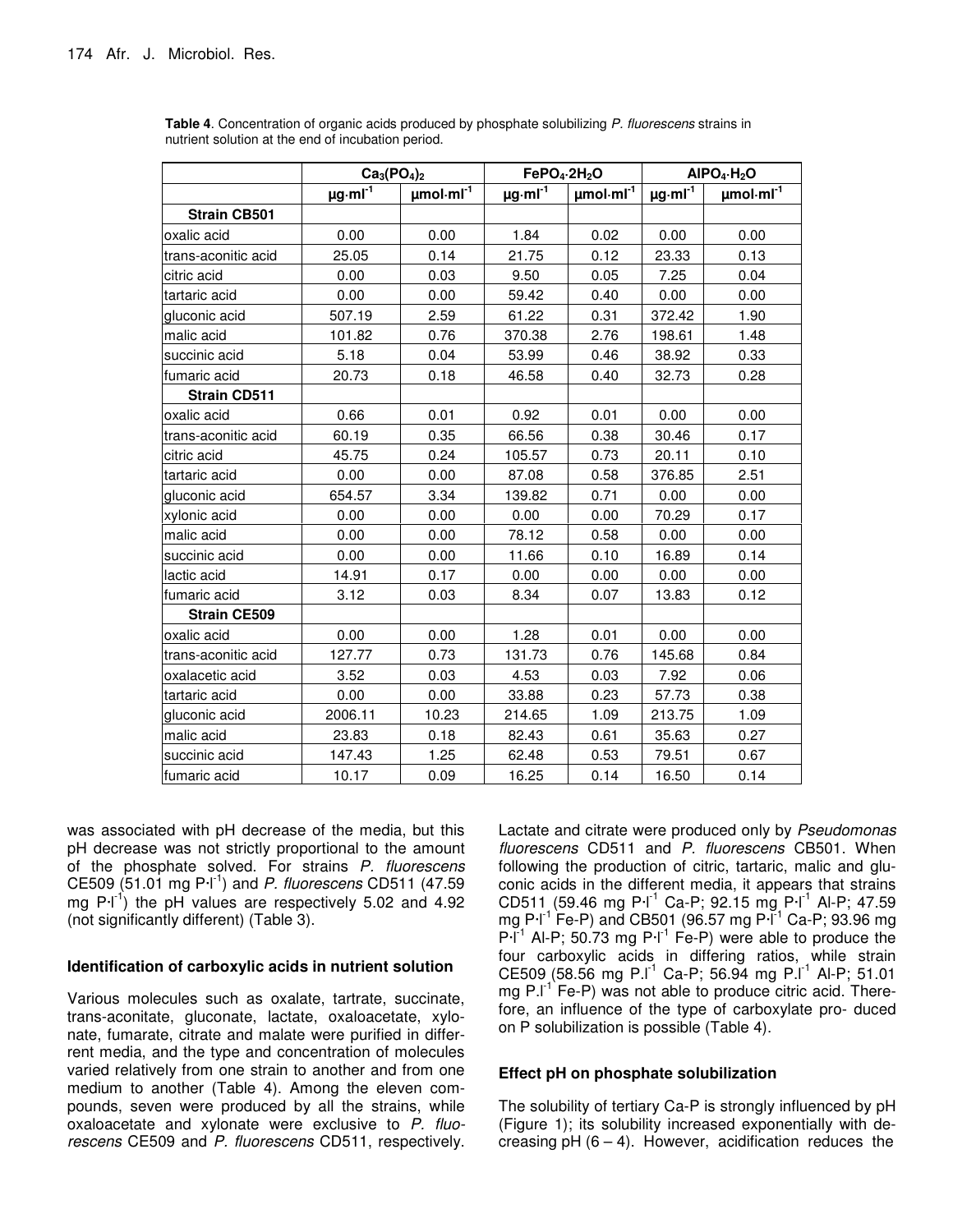

**Figure 1.** Solubilization of sparingly soluble phosphates as influenced by pH at the end of extraction.

**Table 5.** Effect of inoculation of phosphate-solubilizing *P. fluorescens* strains on the growth, phosphorus uptake and yield of maize under green house conditions.

| <b>Strains</b> | Plant height (cm) | Shoot dry weight (g) | Plant yield(g/plant) | Phosphorus uptake (µg) |                    |
|----------------|-------------------|----------------------|----------------------|------------------------|--------------------|
|                |                   |                      |                      | <b>Shoot</b>           | Grain              |
| Control        | 155.10 a          | 68.10 a              | 56.30 a              | 35.41 a                | 16.37 a            |
| CB501          | 187.70 c          | 81.00 b              | 76.50 c              | 46.98 c                | 28.90 <sub>b</sub> |
| CD511          | 181.00 b          | 83.40 b              | 66.20 b              | 40.03 a                | 18.56 a            |
| CE511          | 190.20 с          | 71.80 a              | 58.70 a              | 42.36 b                | 25.17 b            |

The tests of comparison of mean and ANOVA were performed using SPSS 10.1 software.

Values of each parameter followed by the same letter are not significantly different at *P* < 0.05.

bility of Fe-P (lowest solubility between pH 4.7 - 2.5 after shaking). Al-P showed the lowest solubility between pH 5.5 and 4.5. At pH 3.5, it was comparable with pH 7. Its solubility was also reduced at pH 5.2 with a strong increase at pH levels below 3 that are rarely significant in natural soils. Hence, acidification cannot be the explanation for phosphate mobilization in bacterial cultures in the last two cases (Figure 1).

#### **Effect of carboxylic acids on phosphate solubilization**

The efficiency of carboxylic acids on P solubilization depends on pH. With respect to their natural occurrence, Ca-P extractions are effective at neutral pH, whereas Al-P and Fe-P should be mobilized under acidic conditions. Thus, the pH of the extraction solution was adjusted to a pH of natural occurrence of single phosphates (pH 7 for  $Ca<sub>3</sub>$  (PO<sub>4</sub>)<sub>2</sub>, pH 4 for FePO<sub>4</sub> and AlPO<sub>4</sub>). The graphs (Figures 2a-d) allowed comparisons to be made regarding the efficiency of different carboxylates. Sparingly soluble Ca-P occurs only in neutral and alkaline soils. A strong pH decrease is impossible under well buffered soil conditions. At pH 7, only citrate solubilized significant amounts of Ca-P. Tartrate and trans-aconitate had a slight effect. Therefore, especially citrate-producing

strains are important to improve phosphate availability in alkaline soils or in the case of fertilization with rock phosphate. Fe-P and Al-P were mobilized at pH 4 (corresponding to their natural occurrence) by citrate, malate, tartrate, and on a much lower level by gluconate and trans-aconitate. This agrees very well with the carboxylic acid pattern of most efficient phosphatemobilizing microorganisms (Figure 2a, b, c, d).

#### **Influence of bacterial inoculation on the growth of maize (***Zea mays***)**

According to the data of Table 5, maize plants were in general considerably affected by bacterial inoculation. Plant height obtained with the three *P. fluorescens* strains was significantly different from that of control and the highest score was obtained with strain CE509 (190.2 cm). However, only two of the three strains significantly increased the shoot dry weight, and the best score was that of strain CD511 (83.4 g), followed by strain CB501 (81.0 g). Plant yield was evaluated in terms of mass of grains obtained per plant. It was affected by inoculation with two strains, i.e. CB501 (76.5 g) and CD511 (66.2 g). Shoot and seed phosphorus contents were also influenced by inoculation with all of the strains tested. In gene-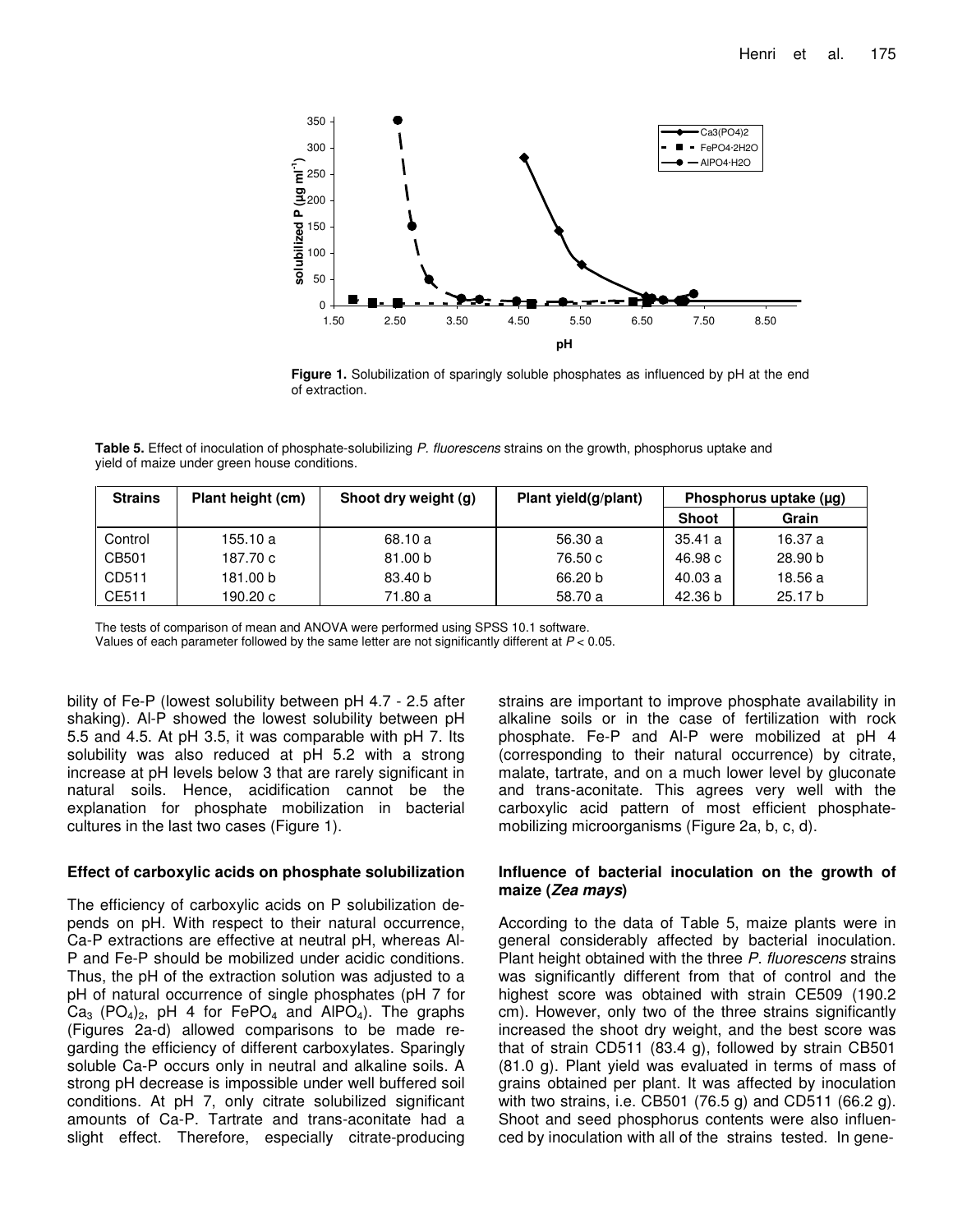









**Figure 2 (a, b, c, d).** Ca-phosphate solubilizing efficiency by different carboxylic acids at pH 7 (2c) corresponding to its natural occurrence and at pH 4 (2d) representing the final pH in microbial cultures and pH of acidic soils. Aluminium (2a) and ferric (2b) phosphates solubilizing efficiency by different carboxylic acids at pH 4 corresponding to their natural occurrence general, all the parame-

ters were significantly affected by at least two strains. According to the plant response to inoculation, over the five parameters studied, *P. fluorescens* CB501 showed significant results in all parameters with a global effect of +37% (Table 6). *P. fluorescens* CE509 and *P. fluorescens* CD511 showed significant results in four of the six parameters, with a global effect of +21.2 and +16.7% for strains CE509 and CD511, res-pectively (Table 6). This confirms the potential of these strains in improving plant growth and/or yield through mineral nutrition.

#### **DISCUSSION**

The main objective of the present study was to evaluate the efficiency of three *P. fluorescens* strains in solubilizing sparingly soluble phosphates in laboratory media and to provide preliminary indications on their effectiveness in improving plant growth and/or yield under nursery-limiting conditions. The first activity of the strains tested was evaluated on agar plates containing sparingly soluble phosphates with dye for better observation (Mehta and Nautiyal, 2001; Gadagi and Tongmin, 2002). This reaction, shown as a halo or clear or yellow (in the present case) zone on the plate, is used to assess the P solubilization activity of these bacterial strains (Fernandez et al., 2007), with the value of the ratio *z/n* as an indicator of the strain efficiency. Thus, the higher the value of the ratio, the greater is the activity of the tested strain. All the strains showed a halo zone at least on agar plates containing sparingly soluble Fe-P, and the halo zone was associated with a pH decrease. This pH decrease was observable through the yellow colour change of the dye (Bromo-Cresol-Green), moving from green (pH greater than 6) to yellow (pH ranging from 5.4 to 3.8).

The test of purity and stability was important in determining whether our strains would be able to mobilize sparingly soluble phosphate found under acidic conditions (Fe-P and Al-P) as in the case of Cameroon soils. Liquid culture experiments involved evaluation of the amount of phosphate released and alteration of pH with time, purification and identification of carboxylic acids at the end of the incubation period in liquid media supplemented with different phosphate types. In general, all the strains showed good aptitude in mobilizing phosphorus from insoluble sources, independently of phosphate type. However, the solubilization rate varied from one medium to another. The solubility of the different phosphates in liquid media decreased in the following order: Ca-P > Al- $P > Fe-P$ . This agrees with results obtained by Ahn (1993) working on inorganic phosphates in tropical soils. Similar results were also obtained by Gadagi and Tongmin (2002) who tested a strain of *Penicillium oxalicum* CBPS- Tsa for  $Ca<sub>3</sub>$  (PO<sub>4</sub>)<sub>2</sub>, AIPO<sub>4</sub> and FePO<sub>4</sub> solubilization in Reyes's basal medium. The solubilization of Ca-P was possible by simple acidification of the medium, and acidity undoubtedly contributed to Ca-P solubilization by the carboxylic acids.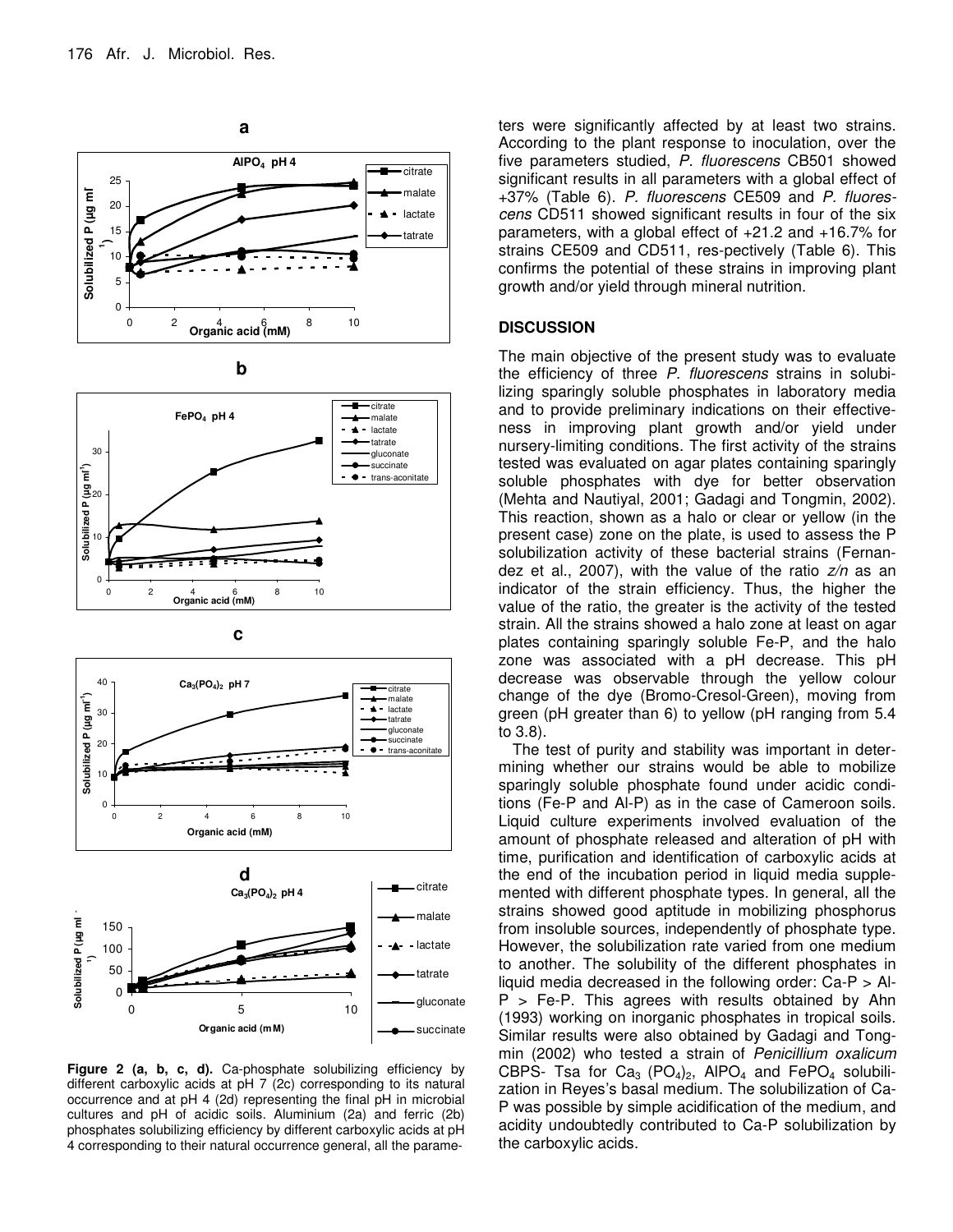| <b>Strains</b> | Plant height $(\%)^*$ | Shoot dry weight (%)* | Plant yield $(\%)^*$ | Phosphorus uptake $(\%)^*$ |         | Average (%) |
|----------------|-----------------------|-----------------------|----------------------|----------------------------|---------|-------------|
|                |                       |                       |                      | <b>Shoot</b>               | Grain   |             |
| CB501          | $+21$                 | $+18.9$               | $+35.9$              | $+32.7$                    | $+76.5$ | $+37$       |
| CD511          | $+16.7$               | $+22.5$               | $+17.6$              | $+13$                      | $+13.4$ | $+16.7$     |
| CE509          | $+22.6$               | $+5.4$                | $+4.3$               | $+19.6$                    | $+53.8$ | $+21.2$     |

**Table 6.** Global effect of phosphate-solubilizing *P. fluorescens* strains on maize under green house conditions.

 $(T - C) \times C^{-1} \times 100$  where T = treatment and C = control.

However, acidification could not be the explanation of P mobilization in bacterial cultures containing Fe-P and Al-P. This concurs with the findings of Subba Rao (1982) that acidification of the medium does not seem to be the only mechanism of solubilization, as the ability to reduce the pH in some cases did not correlate with the ability to solubilize mineral phosphates. In this study, Al-P and Fe-P were mobilized at pH 4 corresponding to their natural occurrence by citrate, malate, tartrate, and at much lower levels by gluconate and trans-aconitate. This agrees very well with the carboxylic acid production patterns of the most efficient P-mobilizing bacterial strains (Deubel and Merbach, 2005).

The solubilization of inorganic phosphate in some cases is attributed to the production and release of inorganic acids (Richardson, 2001; Reyes et al., 2001). Because rhizosphere bacteria probably are not able to change the pH of the rhizosphere to any great extent, carboxylic anions are more important as a mechanism for phosphate mobilization. The phosphate mobilizing effect of microorganisms is always a combined effect of pH and carboxylates. Phosphate solubilization occurs by carboxylic acids synthesized and released by microorganisms; this release also decreases pH (Puente et al., 2004; Rodriguez et al., 2006). Previous studies revealed that carboxylic anions are able to replace phosphate from sorption complexes by ligand exchange (Otani et al., 1996; Whitelaw, 2000) and to chelate both iron and aluminium associated with phosphate. Citrate, for instance, is able to release phosphate from goethite (Geelhoed et al., 1999) or amorphous ferric hydroxides (Dye, 1995). Oxalate was also very effective, but was not produced in sufficient amounts by the strains tested. Some previous studies have shown the importance of these carboxylic acids in the process of phosphate solubilization. Ryan et al. (2001) stated that, among the carboxylic acids identified, dicarboxylic (oxalic, tartaric, malic, fumaric, malonic acids) and tricarboxylic (citric) acids are more effective for phosphorus mobilization. According to Illmer and Schinner (1992), gluconic acid may be the most frequent agent of mineral phosphate solubilization. In general, the ability of different carboxylic anions to desorb phosphorus decreases with a decrease in the stability constants of Fe or Al-organic acid complex in the order: citrate > oxalate > malonate/malate  $>$  tartrate  $>$  lactate  $>$  gluconate  $>$  acetate > formate (Whitelaw, 2000; Ryan et al. 2001). This result serves to confirm the ability of the strains tested in

mobilizing phosphorus from insoluble sources, in particular those producing altogether citrate, malate and tartrate.

In general, plant inoculation with the three *P. fluorescens* strains showed positive effects on the growth and yield of maize. Differences obtained in the fertilizer treatments can be attributed to the nutrients being readily available from the insoluble sources (natural insoluble phosphate or rock phosphate). Thus, inoculation with phosphate-solubilizing *P. fluorescens* strains made more soluble phosphates available to the growing plants. This may be the reason for improved growth and yield of maize plants and could have stimulated microbial growth and activity. Many bacteria (Rodriguez and Fraga, 1999) and fungi (Whitelaw, 2000) are able to improve plant growth by solubilizing sparingly soluble inorganic phosphates in the soil. Moreover, *P. fluorescens* strains are recognized to be good plant growth promoters through the production of growth-stimulating hormones (Schroth and Hancock, 1982) and this may also have affected the growth and yield of the plant.

#### **Conclusion**

The results obtained on agar plates and in liquid media culture showed the real aptitude of the three *P. fluorescens* strains in mobilizing important amounts of phosphorus from the sparingly soluble phosphate sources. Phosphate solubilization occurs by carboxylic acids synthesized and released by microorganisms; this release also decreases pH. Inoculation with phosphate-solubiizing *P. fluorescens* strains made more soluble phosphates available to the growing plants. Such effect indicates the reason for improving the growth and yield of maize plants and stimulating the microbial growth and activity. Moreover, *P. fluorescens* strains may act on plant growth through the production of growth-stimulating hormones. However, the selection of phosphate solubilizing *Pseudomonas* strains as possible inoculation tools for phosphate-deficient soils should focus on the integral interpretation of laboratory assays, greenhouse experiments as well as field trials.

#### **REFERENCES**

Abd-Alla MH (1994). Use of organic phosphorus by *Rhizobium leguminosarum* biovar. *viceae* phosphatases. Biology and Fertility of